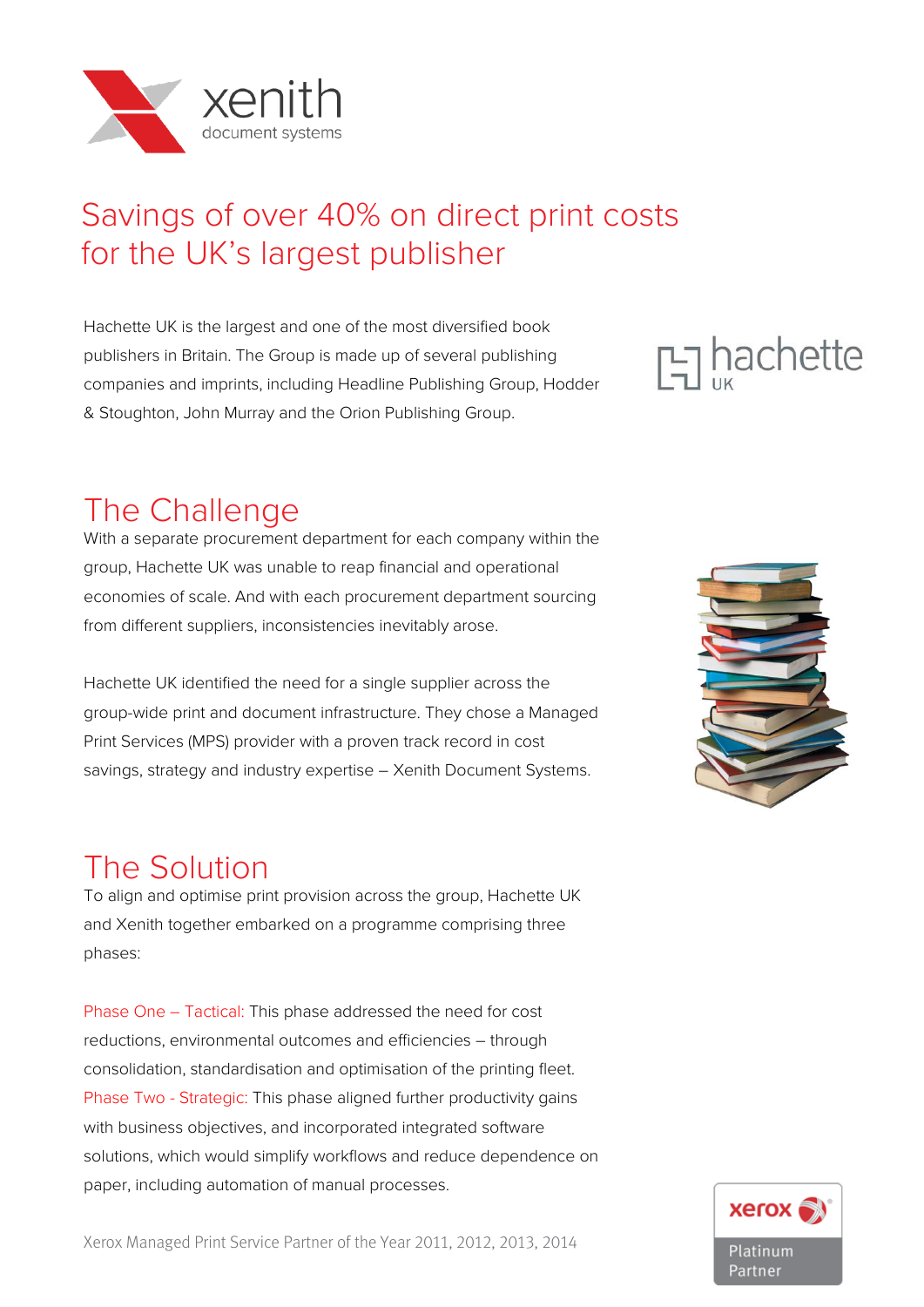Phase Three – Excellence: This phase focusses on safeguarding best practice and driving ongoing business transformation to anticipate new market and business needs.

### Phase One: Tactical

A low cost per page charge on all office and print room volume was a good starting point to reduce the total cost of printing. However, that was just the tip of the iceberg. True cost efficiencies can only be realised by placing the correct machines in the correct place and implementing an intelligent print policy in order to take advantage of the low cost per page charges.

Hachette and Xenith identified the cost savings which were made possible by migrating some of the print volume from the office floor to the print room. This enabled Hachette to take advantage of the cheaper cost-per-page available on high volume production machines.

To achieve this, changes were needed to increase the capacity of the over-stretched print room. During our analysis, Xenith realised that print room operators spent several hours each day on routine activities. These included preparing documents received by email for printing by converting them into specific formats and layouts, and then routing them to the appropriate printer within the print room. The operators carried out these time-consuming and repetitive tasks up to hundred times per day. Xenith identified around ten types of print job executed on a regular basis – including proposals, book drafts, brochures and posters. To resolve this productivity barrier, Xenith automated the workflow completely by using Xerox FreeFlow Process Manager – which effectively doubled the operators' output.

Xenith also installed a Watkiss PowerSquare in the print room. This fully automated, instant-on device enabled the company to produce high-quality square-back books and booklets of than 200 pages apiece.

Standalone office printers and scanners were consolidated down to a smaller number of strategically-placed 75 series Xerox Multifunctional Devices - capable of printing, copying, scanning, faxing and email.

Xerox Managed Print Service Partner of the Year 2011, 2012, 2013, 2014

## Phase One Phase One Outcomes Outcomes

- Savings of over 40% over a 5 year period period.
- Improvement in user experience due to training and easy to use equipment
- Improvement of productivity within the print room due to workflow solutions
- Eliminated the hassle of managing the fleet due to Managed Print • Management **Services**
- Single itemised invoice enabling recharging of business units
- Management **Information**

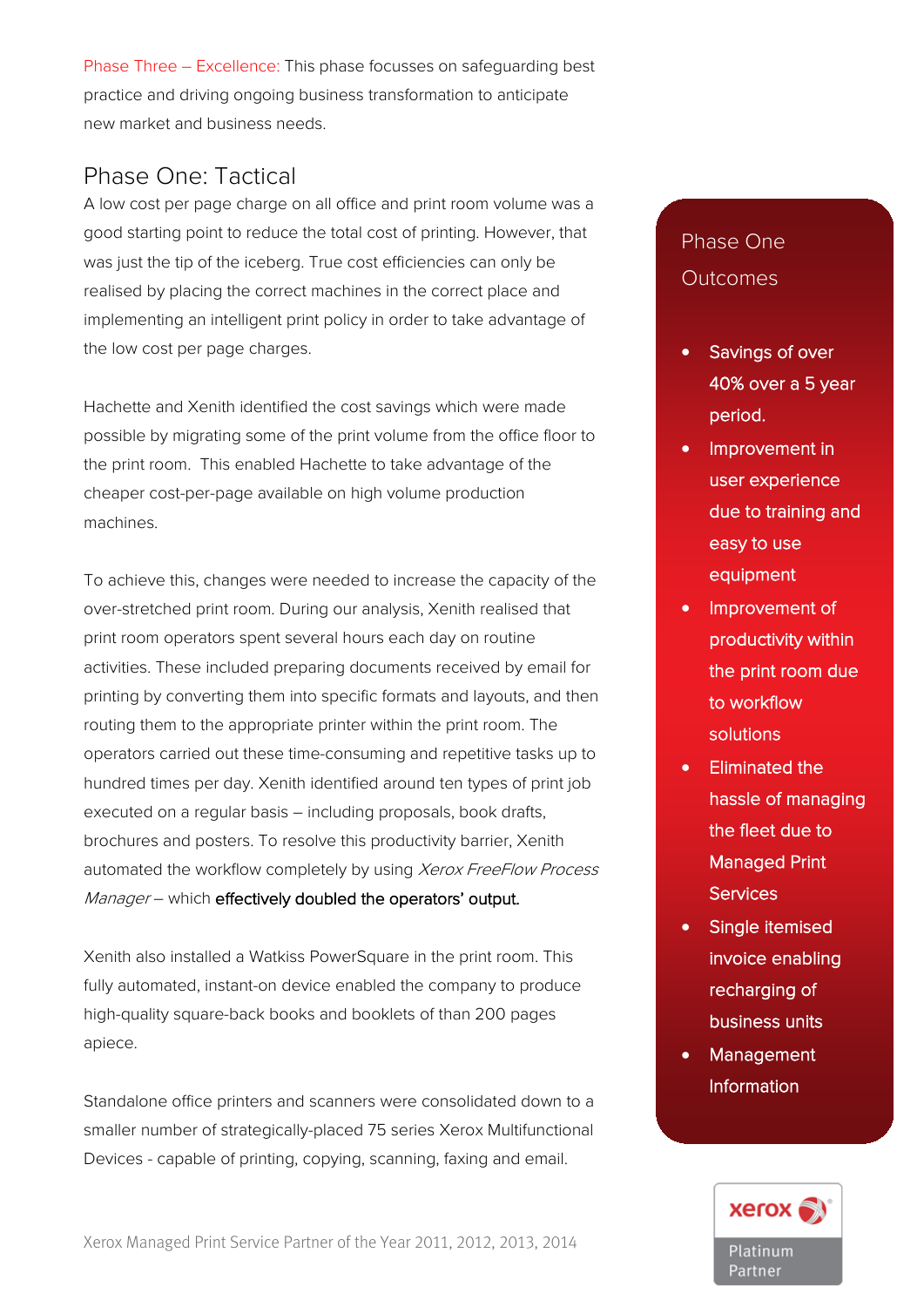With intuitive and full-colour touchscreen interfaces, these robust devices are very easy to use. However, Xenith's professional trainer also put a full training plan in place to educate users on the devices' full functionality.

Uptime on the new devices is extremely high, thanks to the support of Xenith's Managed Print Service, with proactive break/fix and replacement of consumables. The service delivers continuous optimisation. Xenith repositions machines that are under-utilised or over-utilised in specific locations. And because equipment is now consistent across the group, the print fleet is even easier to use and manage.

Xenith presents two bespoke invoices to Hachette UK, covering all print provision – one covering charge per page and the other covering the equipment leases. These are broken up by business unit to enable charge-back. Xenith also supplies bi-monthly management information reports, which include volumes, average response time and fleet uptime.

Key outcomes were:

- Initial cost savings of 40%
- Improved user experience
- 50% increase in print room productivity.

#### Phase Two: Strategic

In recent years, Hachette UK has grown steadily through acquisition, and has realised substantial benefits from relocating all its subsidiaries on to a single site. Hachette UK asked Xenith to design a solution for the new building, and to manage the transition to a document infrastructure that would support a 40 percent increase in staff numbers.

The objectives of Xenith's partnership with Hachette UK remains the same – to save as much employee time as possible, increase workforce productivity in the workforce and, as always, reduce costs.

Xenith's Business Analyst conducted a further detailed assessment, which included floor-mapping of the new building, using a marketleading software toolkit – Asset DB by Newfield IT.

Xerox Managed Print Service Partner of the Year 2011, 2012, 2013, 2014

#### Phase Two **Outcomes**

- An additional 20% cost reduction in the next 5 years, despite a 40% increase in staff.
- Uptime across the fleet is above target at 99.62%
- 74% of tickets handled proactively
- Time saved and increased accuracy of scanning with NSi AutoStore
- Ease of reporting with User Analytics
- High quality output with minimal manual intervention in the printroom